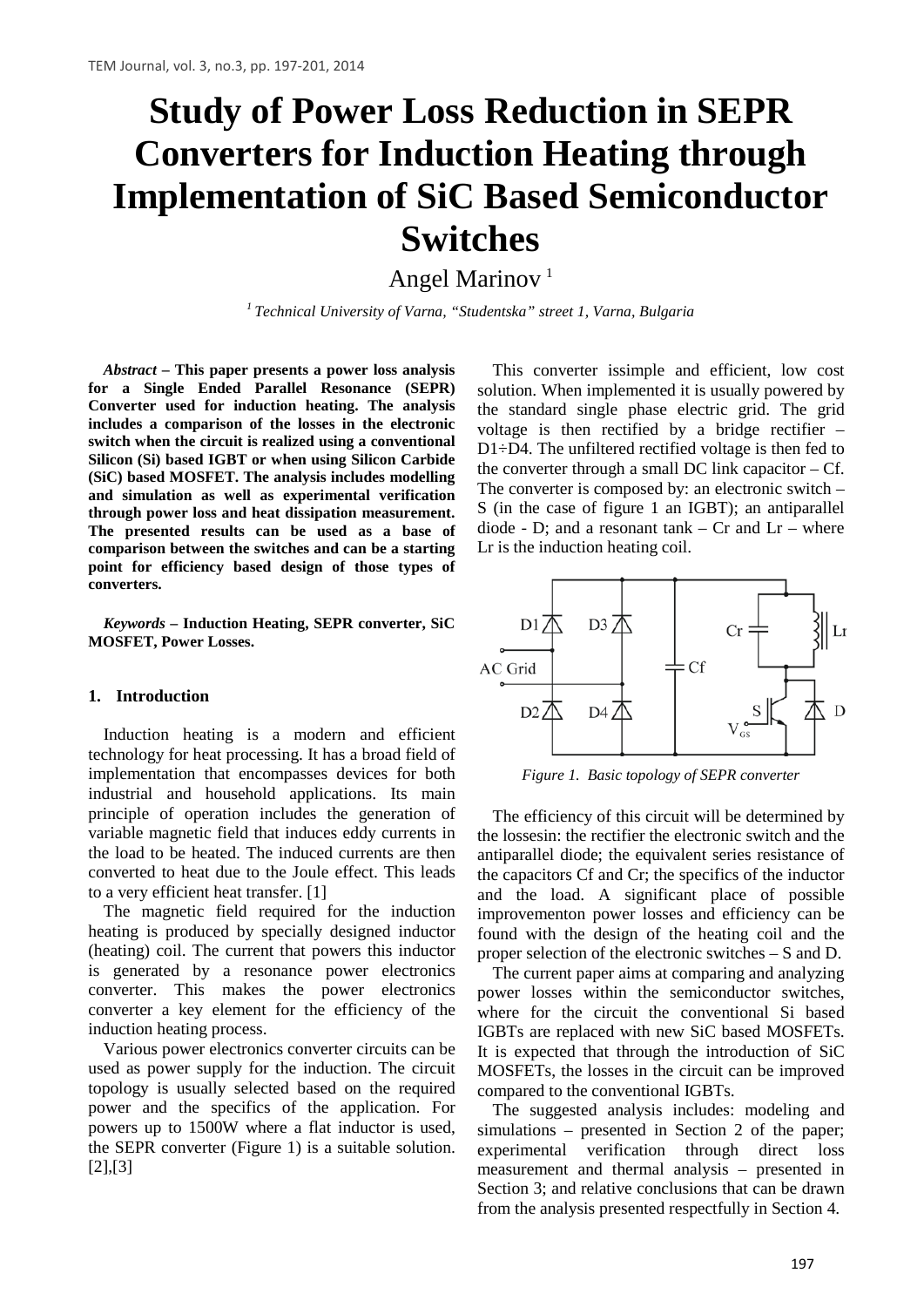# **2. Modeling and simulation**

For the initial loss analysis, a model of the circuit presented inFigure 1 was developed. The model parameters were derived from an existing industrial induction heating device. The parameters of the

| parameters | current              |               |               |
|------------|----------------------|---------------|---------------|
|            | Reverse              | 320ns         | 220ns         |
|            | recovery time        |               |               |
|            | Rate of change       | $-100A/\mu s$ | $-100A/\mu s$ |
|            | of current           |               |               |
| $\sim$     | $\sim$ $\sim$ $\sim$ |               |               |

The transistors that are compared are: IHW20N135



*Figure 2. Observed area within a half period of the supply AC voltage*

device set in the model are presentedinTable 1.

*Table 1. Model parameters for the SEPR converter*

| <b>Parameter</b>      | Value         |
|-----------------------|---------------|
| Power                 | 1800W         |
| Input voltage         | 230V/50Hz     |
| Operating frequency   | 25kHz         |
| Component             | Value         |
| Filter capacitor Cf   | 330pF         |
| Resonant capacitor Cr | $8\mu$ F      |
| Inductor type         | Flat inductor |

|          | Table 2. Model parameters for the semiconductor |  |
|----------|-------------------------------------------------|--|
| switches |                                                 |  |

| <b>Transistors</b> |                  |             |               |  |
|--------------------|------------------|-------------|---------------|--|
|                    | Component        | <b>IGBT</b> | <b>MOSFET</b> |  |
| Power              | Maximum          | 1350V       | 1200V         |  |
| Ratings            | voltage          |             |               |  |
|                    | Average current  | 20A         | 24A           |  |
| On-state           | resistance/      | 1.9V        | $0.08\Omega$  |  |
| parameters         | voltage drop     |             |               |  |
|                    | Input            | 1500pF      | 1915pF        |  |
| Switching          | capacitance      |             |               |  |
| parameters         | Reverse transfer | 45pF        | 13pF          |  |
|                    | capacitance      |             |               |  |
| <b>Diodes</b>      |                  |             |               |  |
| Component          |                  | For         | For           |  |
|                    |                  | <b>IGBT</b> | <b>MOSFET</b> |  |
| On-state           | Forward voltage  | 1.8V        | 3.1V          |  |
| parameters         | drop             |             |               |  |
| Switching          | Peak reverse     | 23A         | 20A           |  |

- a SI based IGBT specifically developed for inductive heating applications – the transistor includes an antiparallel diode; CMF20120D – a SiC based MOSFET with power ratings satisfying the circuit requirements. The parameters that are included in the model for both transistors and their antiparallel diodes (for the IGBT an integrated diode and for the MOSFET a parasitic body diode) are presented in Table 2.

The descried semiconductor switches are modeled using:

• For the MOSFET – Shichman and Hogedes equations for an insulated filed effect transistor [4], [5]. Relevant to the analysis the model includes both conduction and switching losses.

• For the IGBT a combined model of a MOSFET at the input and a BJT at the output is used. The MOSFET is modeled based on [4] and [5], while the BJT is modeled using [6] and [7]. Relevant to the analysis the model includes both conduction and switching losses.

• Antiparallel diodes for both transistors are modeled using [6] and [7]. The diodes models include both conduction and reverse recovery losses.

Circuit modeling is developed in specialized computation software – in the given case MATLAB.

The simulation is carried for one full period of the input grid voltage. Results are taken only for the peak voltage over a half period of the grid voltage – figure 2. For this area, due to the higher voltage and current,the power losses will be higherand thus a better distinction and comparison between the switches included in the circuit could be made.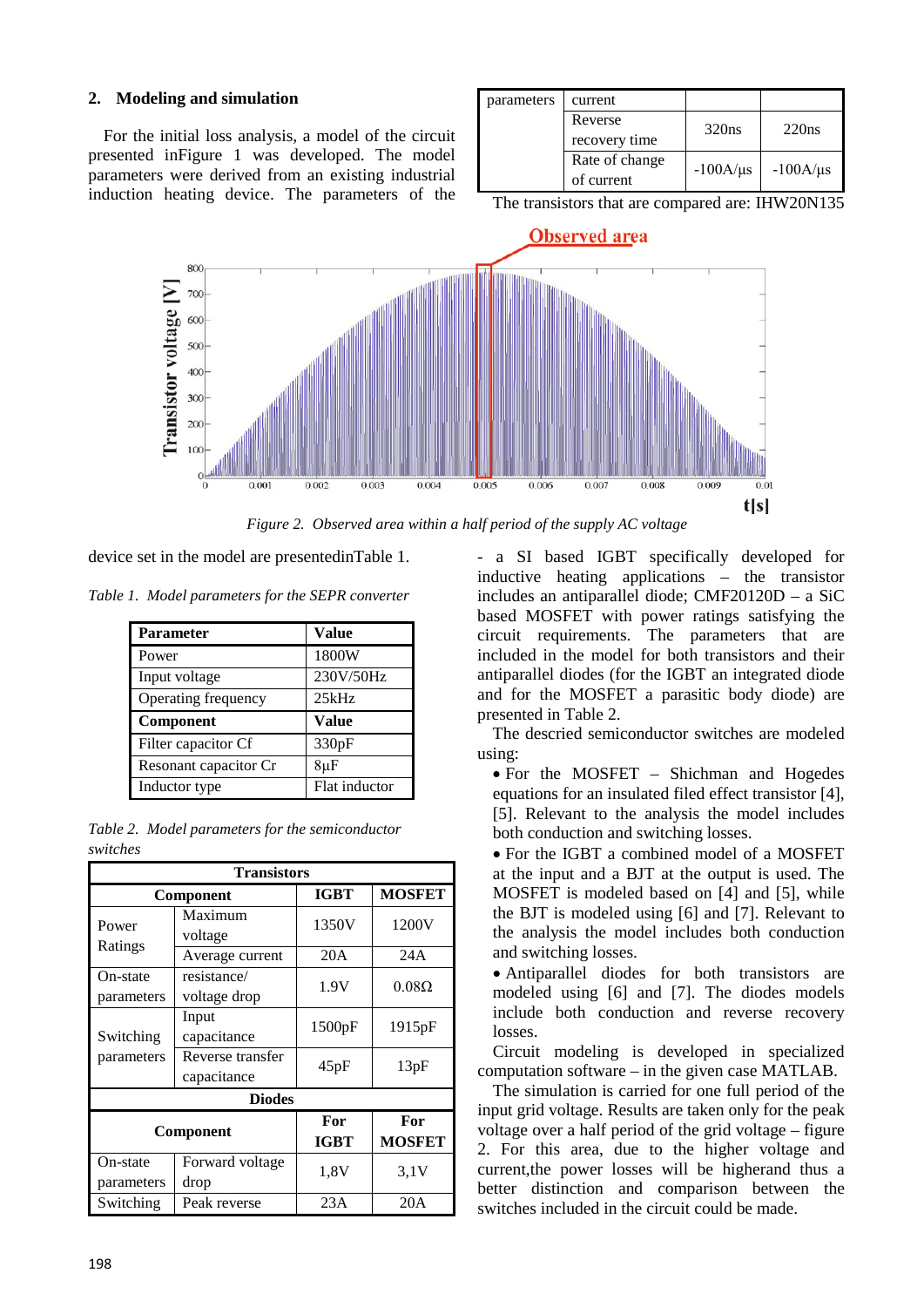

The simulation results from the implementation of the model are presented in figure 3 when a Si IGBT is used and in figure 4 when a SiC MOSFET is used. At the figures:

• For figure 3:  $V_{CE}$  is the voltage on the IGBT and its antiparallel diode;  $I_c$  is the current trough the IGBT;  $I_D$  is the current through the antiparallel diode;  $P_{total}$  is are total losses as sum of the losses through the both the IGBT and the diode;

• For figure 4:  $V_{DS}$  is the voltage on the MOSGET and its antiparallel diode;  $I<sub>D</sub>$  is the current trough the MOSFET;  $I<sub>D</sub>$  is the current through the antiparallel diode;  $P_{total}$  is are total losses as sum of the losses through the both the MOSFET and the diode;

The calculated average losses obtained through the use of the model and the simulation are presented in table 3.

*Table 3. Average power losses summary –simulation values*

| <b>IGBT</b>                     |              |  |
|---------------------------------|--------------|--|
| Component                       | <b>Value</b> |  |
| <b>IGBT</b> turn on losses      | 0,0275W      |  |
| <b>IGBT</b> conduction losses   | 25,5165W     |  |
| <b>IGBT</b> turn off losses     | 26,9846W     |  |
| Integrated diode losses         | 1,1972W      |  |
| <b>Total IGBT losses</b>        | 53.7258W     |  |
| <b>MOSFET</b>                   |              |  |
| Component                       | <b>Value</b> |  |
| <b>MOSFET</b> turn on losses    | 1.4651W      |  |
| <b>MOSFET</b> conduction losses | 24.4503W     |  |
| <b>MOSFET</b> turn off losses   | 18.3079W     |  |
| Body diode losses               | 1.3593W      |  |
| <b>Total MOSFET losses</b>      | 45.5823W     |  |



It can be seen from the simulation results that by replacing conventional IGBT with a SiC based MOSFET the converter can benefit from loss reduction and general efficiency improvement. The loss difference is generally concentrated in the turnoff losses, due to the slower turn-off of the IGBT and its tailing current. Turn-on losses, where for the circuit Zero voltage commutation is obtained, are negligible for both types of switches while conduction losses are close where the MOSFET benefits slightly from its lower resistance compared to the voltage drop of the IGBT.

Those effects are further studied in the following section where experimental verification is presented.

#### **3. Experimental verification**



*Figure 5. Experimental test setup*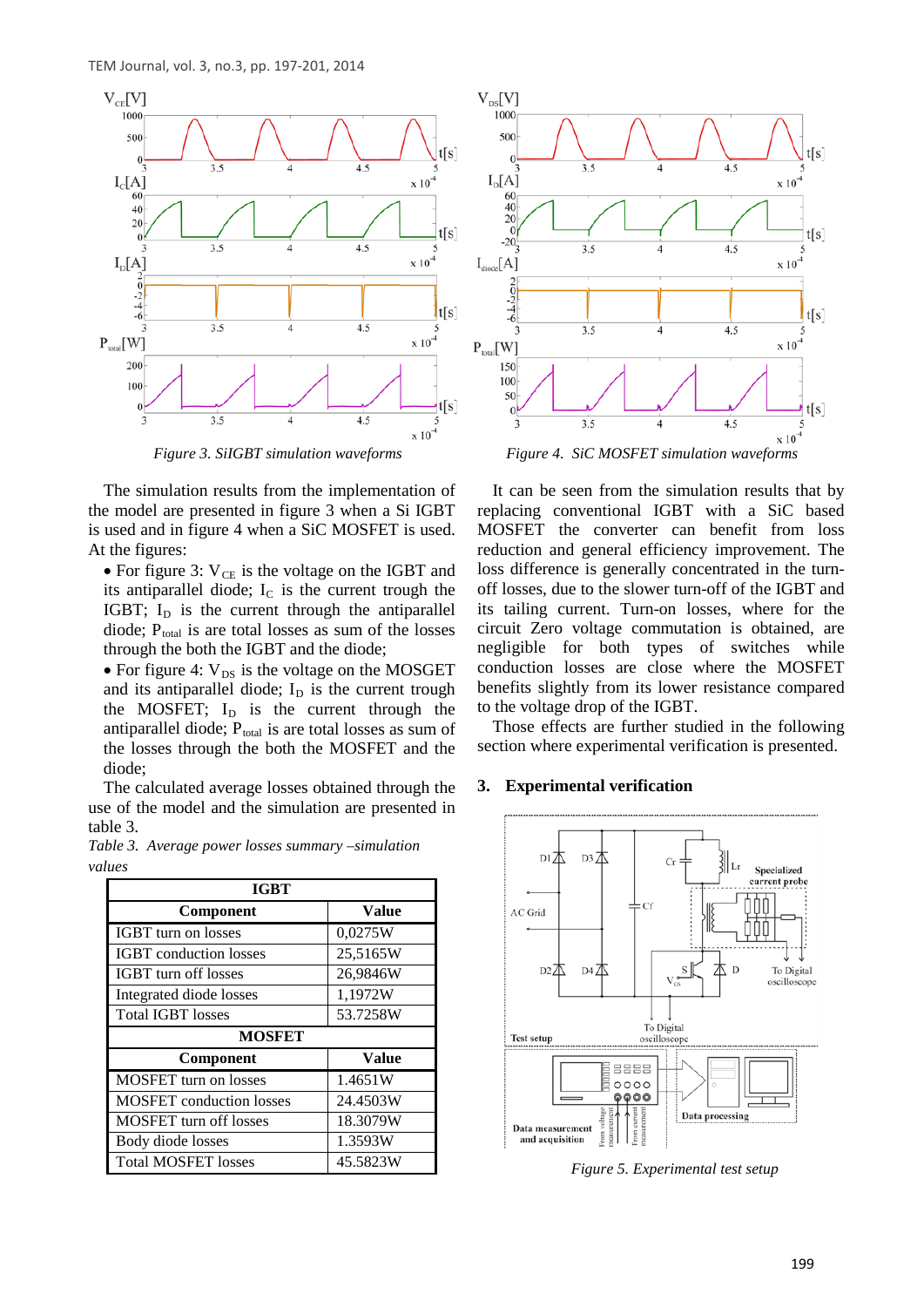

The circuit and the suggested comparison was further studied by two types of experiments.

#### *Power loss measurement*

The first experimental study includes measurement of the real losses.

Waveforms and data related to the losses, and presented further on, is measured and recorded using the experimental setup from figure 5. In this experimental setup an industrial induction heating device is used. Currents and voltages on the switches are measured, where the conventional IGBT used in the initial configuration of the device is directly replaced with a SiC based MOSFET. The current in the circuit is measured with a specialized current probe, designed specifically for power loss measurement [8]. The voltage is measured using conventional voltage probe. Data form the measurement is recorded using conventional digital oscilloscope. Afterwards the power losses are obtained by multiplying the measured current and voltage, switching and conduction losses are separated [9].

*Table 4. Average power losses summary – experimental values*

| <b>IGBT</b>                     |              |  |
|---------------------------------|--------------|--|
| Component                       | <b>Value</b> |  |
| <b>IGBT</b> turn on losses      | 0.7755W      |  |
| <b>IGBT</b> conduction losses   | 28.9676W     |  |
| <b>IGBT</b> turn off losses     | 29.544W      |  |
| Integrated diode losses         | 0.3635W      |  |
| <b>Total IGBT losses</b>        | 59.65W       |  |
| <b>MOSFET</b>                   |              |  |
| Component                       | <b>Value</b> |  |
| MOSFET turn on losses           | 0,0118W      |  |
| <b>MOSFET</b> conduction losses | 23,0884W     |  |
| <b>MOSFET</b> turn off losses   | 19,652W      |  |
| Body diode losses               | 0,2032W      |  |
| <b>Total MOSFET losses</b>      | 42,9554W     |  |



*Figure 6. Si IGBT experimental waveforms Figure 7. SiC MOSFET experimental waveforms*

Results from the measurements are presented as waveforms in figures 6 and 7 – respectively for IGBT and MOSFET. Presented parameters for the waveforms use the same symbolic representation as those shown in figures 3 and 4. Additionally the average losses are presented in table 4.

It can be seen from the presented results that the experiment verifies the simulation. Obtained results show the possibility to reduce losses through the utilization of SiC based MOSFETs.

It has to be noted that for the experimental study the same driver was applied for both the MOSFET and the IGBT. Losses on the MOSFET can be even further improved if a specialized SiC MOSFET is used.

## *Thermal study*

In addition to the power loss measurement a thermal study of the experimental setup was made. The thermal study includes a recording of the thermal field of the heatsink for the electronic switch for the time required for temperature stabilization  $-$  in the given case of the study 7 minutes. The same heatsink was used for both the IGBT and the MOSFET. The study is conducted using thermal imaging camera.



*Figure 8. Thermal field with IGBT*